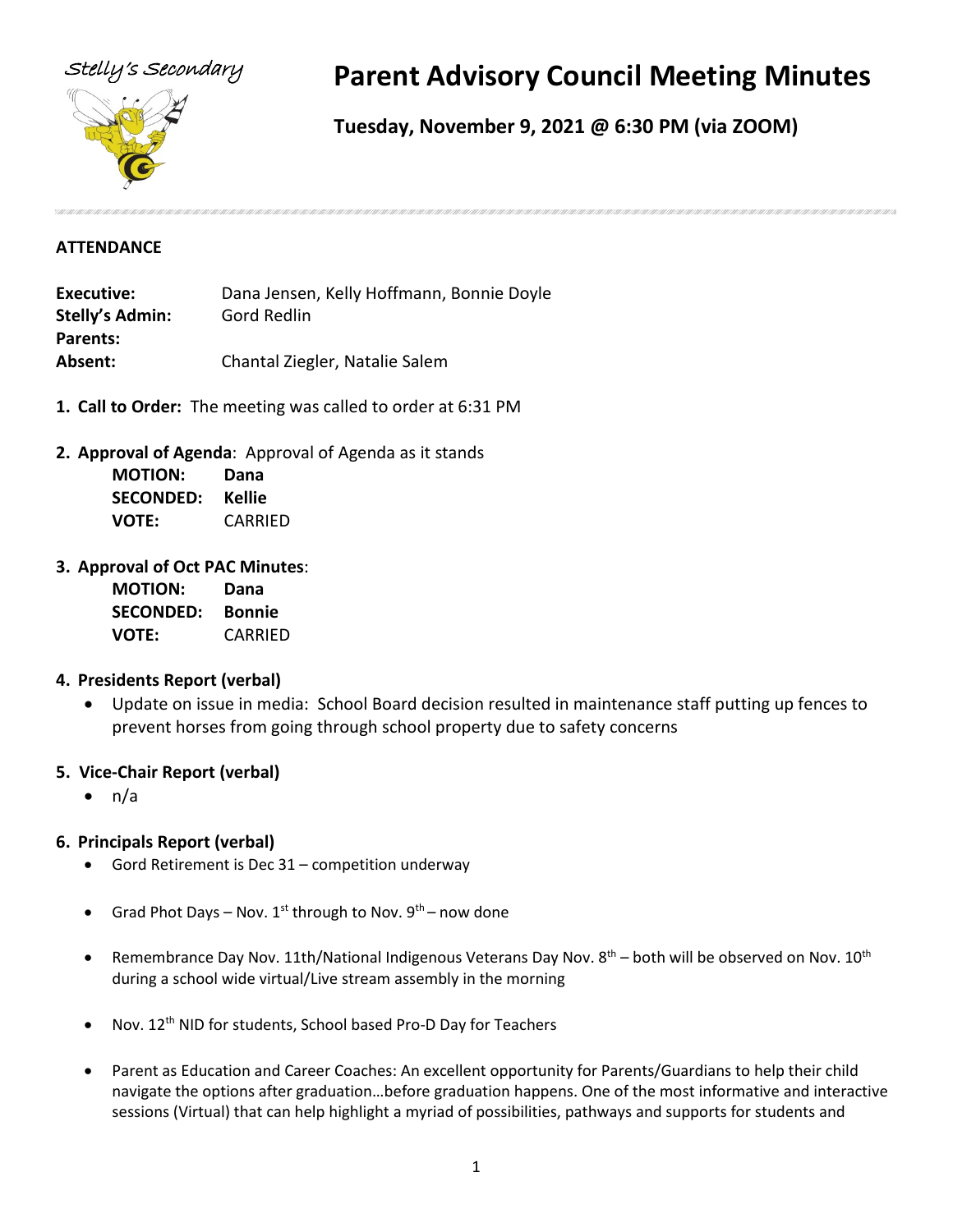examples of many resources available. Recommended to sign up in advance for this session on Monday, November 15th from 7:00 to 8:30 pm[. Registration Link](https://sfu.zoom.us/meeting/register/u5Esfu-tqjstE9LVYMeoYc9WBhqAlRAp5Pkt)

- Report cards home on Nov. 17th
- Parent-Teacher Conference Night Nov. 25th 5:00 to 7:30 pm
	- o In Person separate classrooms (all masks all the time)
	- o TEAMS
	- o Phone Calls
	- o 10 Min/conference 10 conferences per full time teacher
	- o 5 minute travel time to next conference
	- o Feedback from parents is welcomed
- UVIC has sent reminder to schools as follows:
	- o that high school students and other non-UVIC students are not allowed at gathering on university property
- COVID behaviours
	- o Some students finding some challenges settling into the "Full On" routine of school and in classrooms.
	- $\circ$  If parents are concerned about progress of child please contact teachers/counsellors early.
	- o Gord leading a reading workshop for teachers on Wellness Wednesday.
- PAC contribution box \$10, \$20, \$40, and \$other...all options now exist.
- Grad Winter Formal December  $8<sup>th</sup>$  6:30 to 9:00 more info/details coming soon!
- June Grad "event" conversations continue…but a little bit more of "wait and see" with possibly Plans A, B and C needed again.
- Winter Break
	- $\circ$  Last day of classes Dec. 17<sup>th</sup>
	- o Return to School Jan. 4th

#### **7. COPACS Report**

- review of the District's Strategic Plan
	- o COPACS is in the middle of a review of Bylaws and Constitution
	- o COPACS is leading parenting workshops looking for PACs to contribute \$100 to go towards these 4 sessions:

- Who Are You Parenting? A look at developmental stages, temperament and various aspects to childhood that many folks don't understand.

- Sidestepping the Power Struggle How do you guide children with healthy discipline in mind.
- Communication Speaking and Listening
- Boundaries Hidden Patterns, Building Resilience and Boundaries
- COPACS Discussion on the potential for COPACS to support a proposal for a vaccine mandate for Saanich School District staff we encourage you to attend the upcoming COPACS meeting on Thursday, November 18th to articulate your views on vaccination. COPACS is considering writing a letter in support for a vaccine mandate to the district.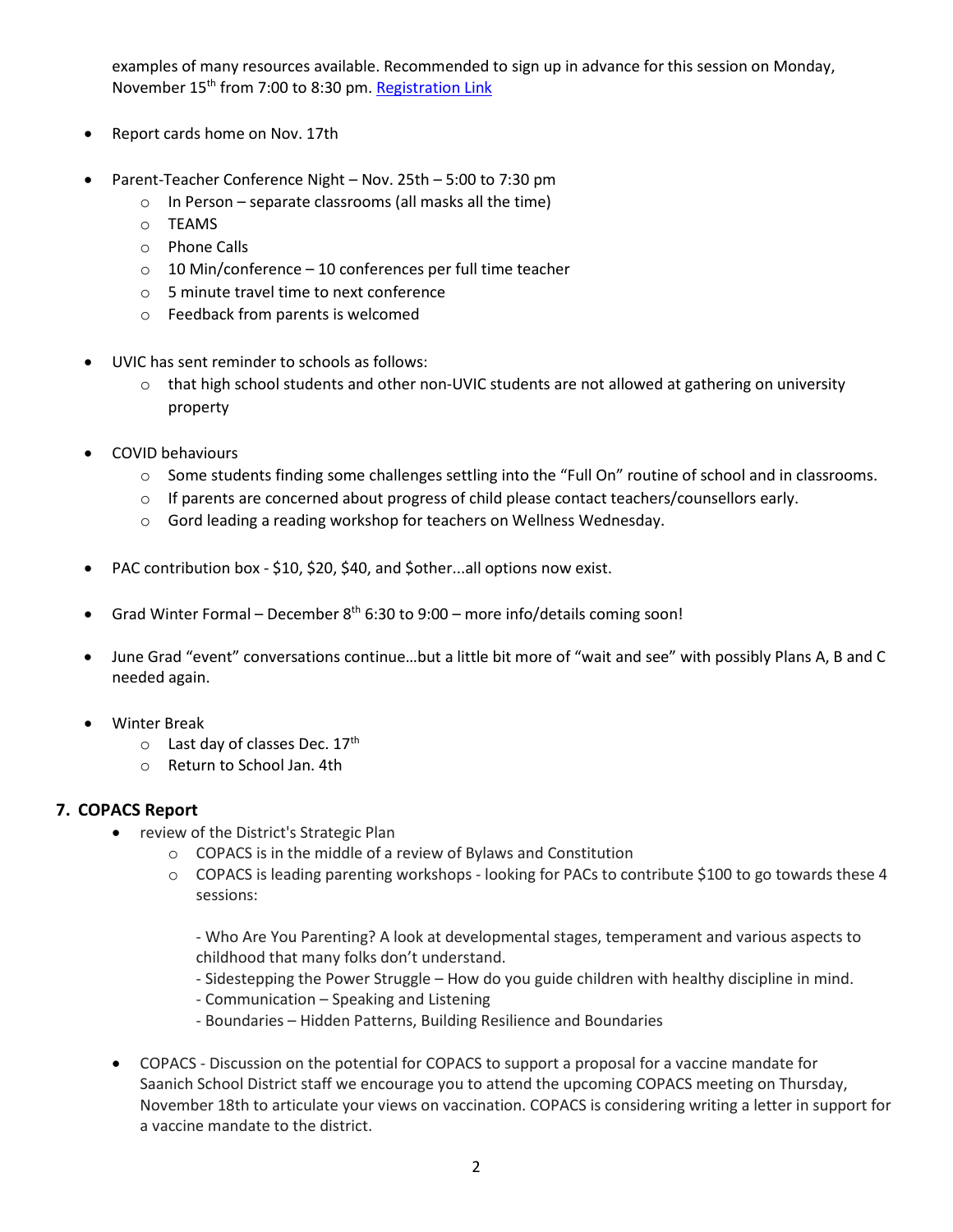#### **8. Canadian Parents for French (CPF) Report**

• Chantal attended the 80th anniversary of the Victoria francophone society and that Cindy Lister a teacher from Bayside received the "prix pédagogique Gérald Moreau", which recognize an immersion teacher within the greater Victoria for their educational commitment to the French language.

#### **9. Treasurer's Report (as of Oct 31/21)**

- Gaming account
	- o BC Gaming Grant received in October: \$15,080
	- o Balance: \$20,934.27
- General account
	- o Balance \$12,217.81

#### **10. Funding Requests**

- **Parent Education Series:** Keating PAC is seeking to organize a Parent Education series by Parent Educator and Counselor, Dr Allison Rees [\(https://lifeseminars.com/about/allisonrees/\):](https://lifeseminars.com/about/allisonrees/):) 4 sessions on different aspects of parenting and child behaviour. The four sessions would be in November, January, February and April. The cost would be \$375 per session. COPACS paying half, then each school asked to contribute \$100.
	- $\circ$  \$ 100
	- o General
- **Waterloo Math Contest**
	- $\circ$  \$ 1,000
	- o Gaming
- **Aquarium Costs (ongoing)**
	- $\circ$  \$630
	- o Gaming
- **Pump and filter replacement cost (one-time)**
	- $O$  \$ 358
	- o General
- **Jellyfish Tank (one-time)**
	- $\circ$  \$600
	- o Gaming

MOTION: Dana Second: Bonnie Vote: carried

#### **11. Communications Update:**